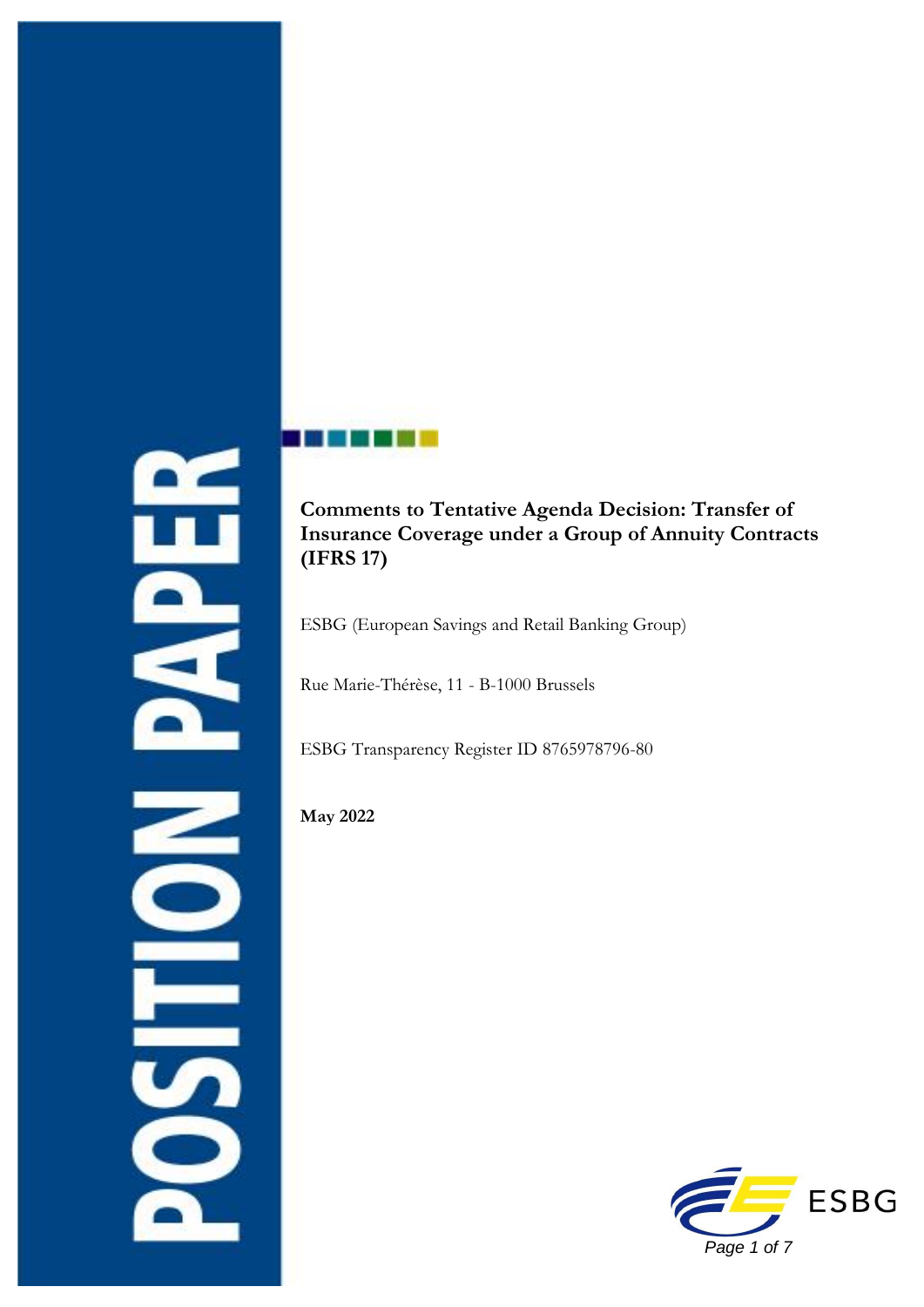

ESBG welcomes the opportunity to comment on the Tentative Agenda Decision – Transfer of Insurance Coverage under a Group of Annuity Contracts (IFRS 17).

We represent the locally focused European banking sector, helping savings and retail banks in 21 European countries strengthen their unique approach that focuses on providing service to local communities and boosting SMEs. ESBG unites at EU level around 900 banks that provide retail banking services, including for certain banks the provision of insurance coverage and related services to their clients. This letter represents the consensus view of ESBG, including the financial conglomerates that are represented.

ESBG is writing to comment on the IFRS Interpretations Committee's Tentative Agenda Decision regarding Transfer of Insurance Coverage under a Group of Annuity Contracts (IFRS 17 Insurance Contracts).

ESBG considers that it is relevant before evaluating the Tentative Agenda Decision itself to contextualize the moment in which it occurs:

- The date of initial application of IFRS 17 is 1 January 2023. Most European insurers will also apply IFRS 9 for the first time on that date.
- IFRS 9 and 17 implementation projects are well underway and on track to meet the requirements by 1 January 2023.
- Implementing IFRS 9 and 17 is a major project of unprecedented effort; entities will therefore need all the time to 1 January 2023 to finalise the implementation.
- Entities have been committing significant resources and effort to the implementation of IFRS 9 and 17 and need a period of stability ahead of the standards' entry into force. Any disruption to this process should be avoided.
- A number of interpretations issues are being finalised by companies internally and with auditors. Whilst ongoing, these do not put the initial application of IFRS 9 and 17 at risk and further guidance/intervention by regulators is not deemed necessary and it could threaten the finalisation of the IFRS 17 implementation projects.

ESBG supports a high-quality standard for insurance contracts accounting, however, we firmly believe that this Tentative Agenda Decision (TAD) does **not correctly portray the insurance service provided under these contracts**, **is not aligned with a principlebased standard and puts at risk IFRS 17 implementation on time for January 2023 for companies affected by this TAD**.

ESBG elaborates further in the next section on each of these points.

It is important to highlight that although this topic has arisen in response to a question arising from the UK, other countries are affected by this Tentative Agenda Decision. One example is Spain, where the so-called "approach B" is the one used by almost all Spanish Insurers in the IFRS17 implementation projects (both from a methodology and an IT development point of view).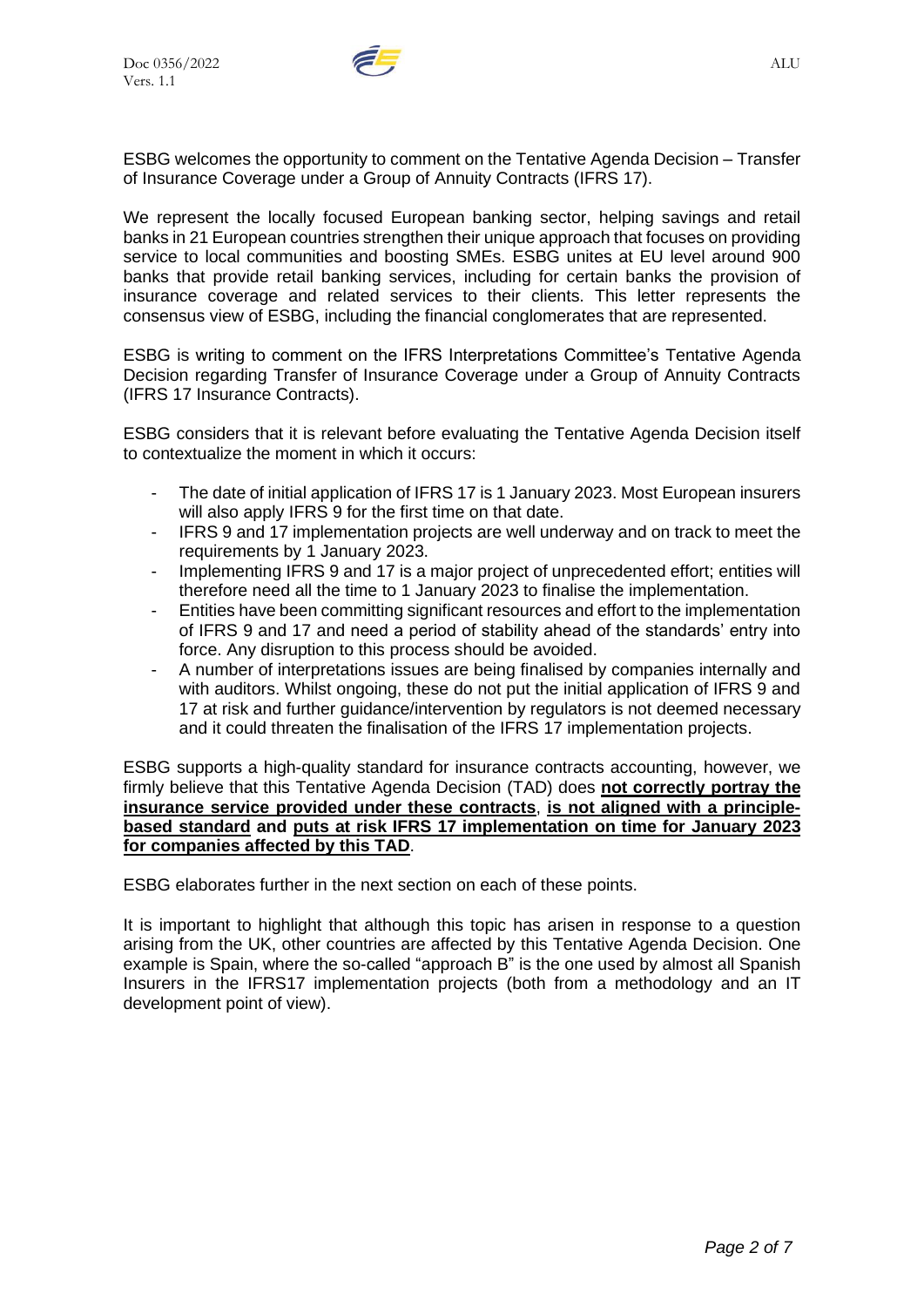

## **The insurance service provided under the contracts is a stream of expected cash flows until policyholder's death**

In ESBG view, both Approaches A and B are valid methodologies to allocate the CSM depending on (i) facts and circumstances of the contracts under the scope of the TAD, and (ii) how insurance companies apply their judgement when determining the service that they provide policyholders with these contracts.

While in Approach A the CSM allocation is determined based on the periodic benefit payable in each period that services are provided, in the Approach B the service in a period is based on the value to the policyholder of surviving to the end of the period which includes both the annuity payment in the period as well as the continued access to receive a continuous stream of future payments.

Companies represented through ESBG consider that Approach B better reflects the quantity of insurance contract services provided by their contracts. When a policyholder buys the type of insurance policy covered under the TAD, their main objective is to ensure a financial security for the remainder of their life (i.e. the annuity policy provides a lifelong income protection element since every term that the policyholder survives the policyholder is accruing annuity benefits and that is the value placed on the annuity contract) . This perception of service has commercial substance to the policyholder and market evidence supports the fact that policyholders are willing to pay an additional amount for a life contingent service. The policyholder has exchanged an insurance premium (generally an up-front premium) to get protection against the risk of surviving for an unexpected period of time. Accordingly, the value (and hence the service) the policyholder obtains from the insurance contract is continuous over time. As long as the policyholder is still alive the insurance company provides protection against the risk of their savings pot not lasting once retired.

Our view is that Approach A fails to accurately capture that transfer of service in the form of continuous insurance coverage to the policyholder for as long as their contract survives. Additionally, the use of Approach A would not reflect the differences between a life contingent annuity and a fixed term annuity. Consequently, we believe Approach A is not representative of the underlying economics and pricing mechanism of our TAD annuity contracts and would result in a material overstatement of the CSM accounting balance recognised in the balance sheet for many years once the contract has been issued due to the fact that Approach A underestimates the services transferred to the policyholder in the first stages of the annuity.

The long tail nature of the liabilities arising from the TAD annuity contracts must be taken into account, as well as the importance of defining a coverage unit method which best reflects the profit pattern for this business. Companies represented through ESBG will estimate under IFRS 17 the CSM for the TAD annuity contracts as the difference between (i) the generally up-front premium paid, (ii) the expected annuity terms that will be paid until the policyholder's death which include any financial guarantees provided under the contracts, and (iii) the required risk adjustment. Leaving aside for one moment the risk adjustment, the CSM will be ultimately determined by the age of the policyholder when underwriting the contracts  $-$  i.e. for how long the insurance companies expects to pay annuity terms – and the financial yield that can be earned according to the markets conditions and will not be passed to the policyholder. Based on this, we conclude that Approach B works better at reflecting the true economics of these portfolios, how they are priced and how the insurance company earns the margin measured under the CSM.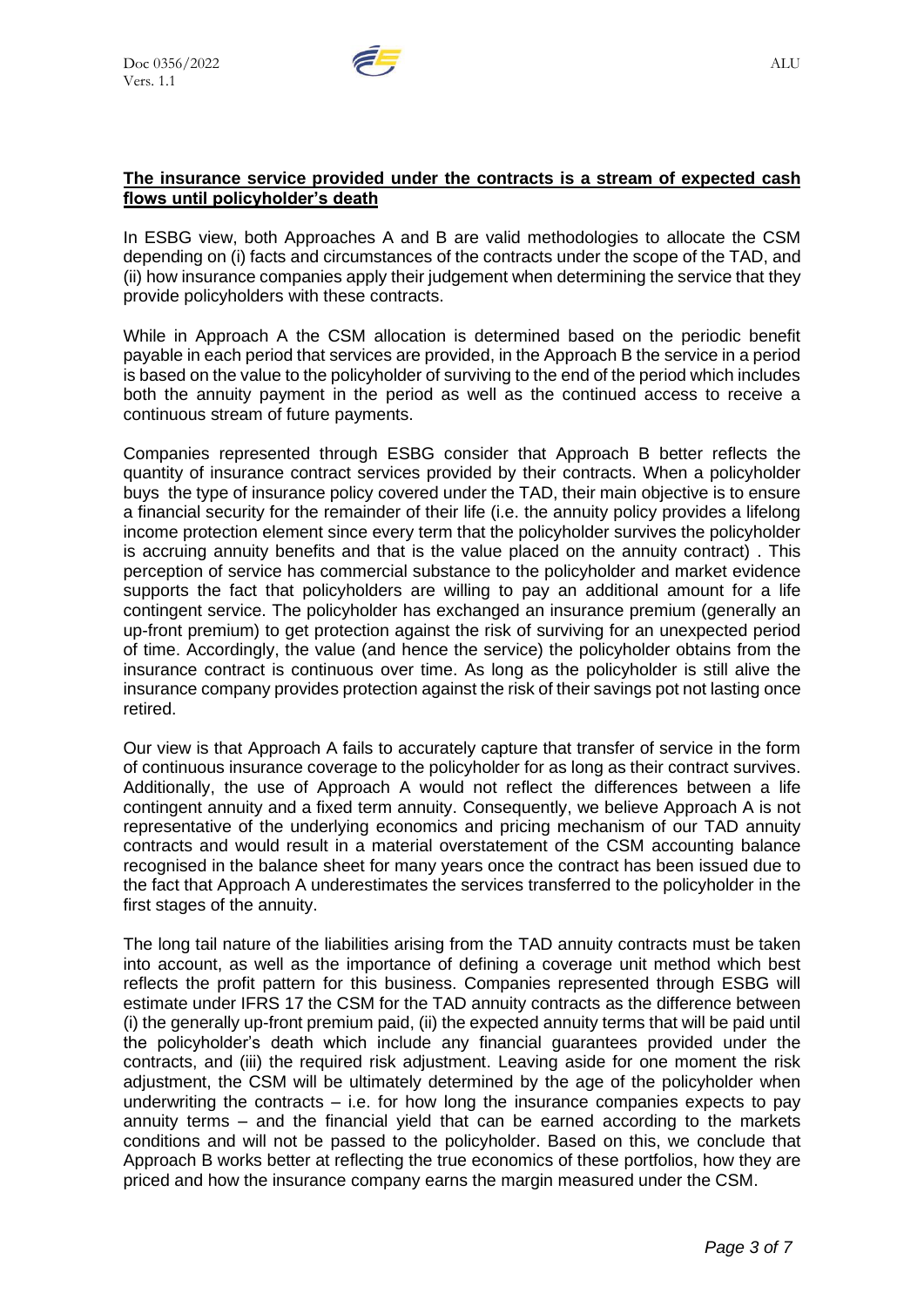

The above considerations are valid regardless of how insurance companies estimate the risk adjustment for these TAD annuity contracts which is deducted from the CSM and separately released into profit or loss. The risk adjustment is the compensation estimated under IFRS 17 that insurance companies require for bearing the uncertainty about the amount and timing of the cash flows that arises from non-financial risk as the entity fulfils [insurance contracts.](javascript:;) How the risk adjustment is released by companies should not obscure what is captured under the CSM for these TAD annuity contracts which is the main focus on the TAD.

In this regard, we do not agree with the argument supported by the IFRIC Committee that the risk adjustment represents the margin of the insurance contract. We note that when IFRS 17 was a joint project between the IASB and FASB the idea of a single margin was completely rejected by the IASB, concluding that the risk adjustment measures uncertainty separately from the expected profit and that should have a separate pattern of release. When estimating the risk adjustment entities should consider not only negative deviations but also positive ones due to the fact that cash flows arising from insurance contracts are uncertain but should there only be negative deviations.

Another point to take into consideration is that if clients perceived the insurance service to be only the benefit payable in each period, there would be no single premium contracts, or they would always ask for an option to surrender the contract which is not the case for the TAD annuity contracts being discussed. Again, this is not the case because the client pays a premium to have access to a life contingent annuity until its death.

## **IFRS 17 should remain a principle-based standard**

IFRS 17 is a principle-based standard and does not prescribe a method for determining the quantity of the benefits provided under a group of insurance contracts, therefore, we believe that the IFRS Interpretations Committee has gone beyond the principle of how to recognise insurance services as defined in paragraph B119 of IFRS 17 by elaborating the way how coverage units are to be recognised. ESBG believes that the standard's requirements with respect to the coverage units to be recognised in profit and loss are broad enough that both approaches can be used based on facts and circumstances.

Paragraph B119 of IFRS 17 determinates that the amount that an entity recognises in profit and loss in each period depends on the number of coverage units, that it is the quantity of insurance contract services provided by the contracts in the group, determined by considering for each contract the quantity of the benefits provided under a contract and its expected coverage period. This paragraph does not provide detailed guidance on what the insurance service is, and it does not seem reasonable that the IFRS Interpretation Committee is in a better position -compared to insurance companies - to conclude what insurance service is being provided in each geographical jurisdiction in which IFRS are applied. Neither it is appropriate that this Committee rather adds requirements to the Standard than it interprets them because paragraph B119 does not provide detailed guidance on what the insurance service exactly is. ESBG considers that based on facts and circumstances both approaches A and B could be acceptable under this paragraph.

We would also like to note that paragraphs 109 and 117 of IFRS 17 require entities to disclose quantitative and qualitative information, whereas paragraph BC366B in the Basis for Conclusions explains that these disclosures aim to enhance users' understanding on the determination of the quantity of benefits provided by insurance contracts for the purpose of recognising the contractual service margin in profit or loss due to the complexity and the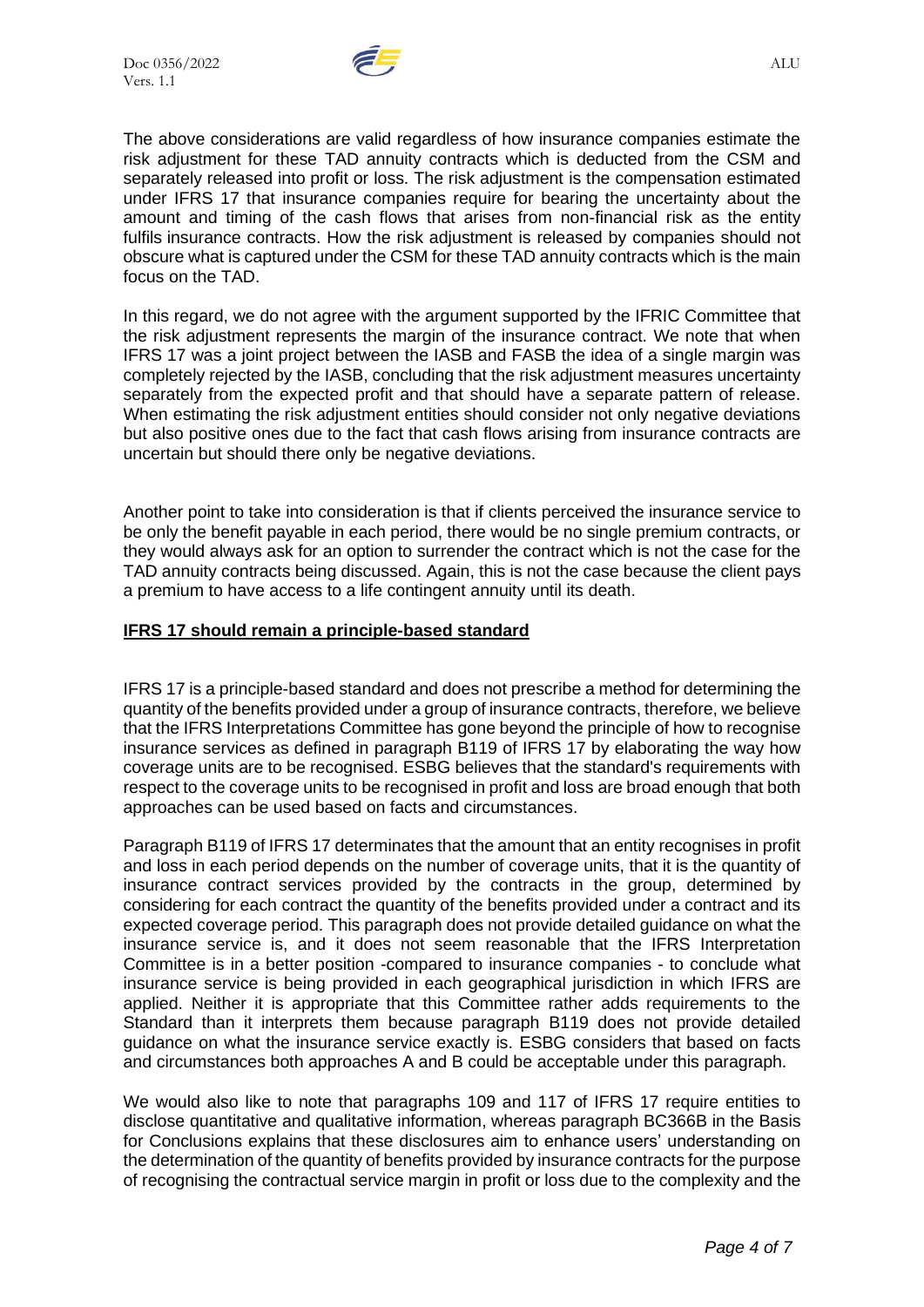

judgement that insurance companies need to apply. ESBG believes that if these disclosures are provided by companies, including disclosures regarding future CSM by appropriate time bands, there will be not a lack of comparability.

One final comment relates to the cross-cutting consistency with other IFRS which are also developed as principle-based standards, in particular with IFRS 15 *Revenue from Contracts with Customers*. We note that this standard requires entities to consider the terms of the contracts and all relevant facts and circumstances when determining performance obligations, whereas the TAD may seem to go back to a cash-basis accounting which clearly IFRS 15 departs from.

## **The TAD puts at risk the implementation of IFRS 17 as of 1st January 2023**

ESBG questions the timing of bringing a TAD less than one year before the date of first application of IFRS 17. Preparers are in need for a period of calm exactly at this stage. We note that the IFRS 17 Transition Resource Group has not addressed issues since April 2019 which has allowed preparers the much-needed stability in preparing for implementation.

There are financial conglomerates within ESBG that have implemented Approach B for determining the quantity of the benefits of insurance coverage to estimate the amount of the CSM to be recognised in profit or loss in a period and there is no enough time and human resources (in terms of Actuarial Department's dedication) to make any changes in the IT systems (i.e. actuarial calculation engines), as parallels and dry-runs are currently being performed and are further planned until the end of the year. Any potential change now will not only bring unforeseen costs but also require lead time in implementation as it requires updates to the IT-systems as well as testing beforehand and such timing is not compatible with the application of Approach A for entities that have implemented Approach B.

The above comments go beyond the current issue and are valid also for any other topics in the IFRIC pipeline regarding IFRS 17 before or immediately after its implementation.

In this context it is important to remember that when the amendments of IFRS 17 published in June of 2020 were prepared, constituents (included ESBG) demanded changes to IFRS 17 which were disregarded by the IASB. The IASB decided that amendments would only be justified if those amendments would not unduly disrupt implementation already under way as implementation should be the focus. Two years have passed since the publication of these amendments, we are now in the year 2022, the date of initial application of IFRS 17 will be 1 January 2023 and the transition date will be 1 January 2022. Companies have mostly completed their implementation phases and we assume some of them have implemented approach A and others approach B, since IFRS 17 does not establish a specific method. Even some companies may have already produced the opening-balance sheets as of 1 January 2022. Any TAD at this stage that only accepts one of the two approaches will be completely disruptive for insurance companies that have chosen the other approach and will be contrary to the main principle which guided the IASB to accept making only limited changes in May 2020 to IFRS 17.

As previously said, ESBG believes **that both Approach A and B represent permissible interpretations of the principles of IFRS 17. However, if despite the above-mentioned arguments, the IFRS Interpretations Committee still believes that only one approach is a valid interpretation of IFRS 17 principles, then ESBG would recommend this issue to be addressed in a post-implementation review** together with other issues that were pending to be addressed as well as others that may arise in the future. As the due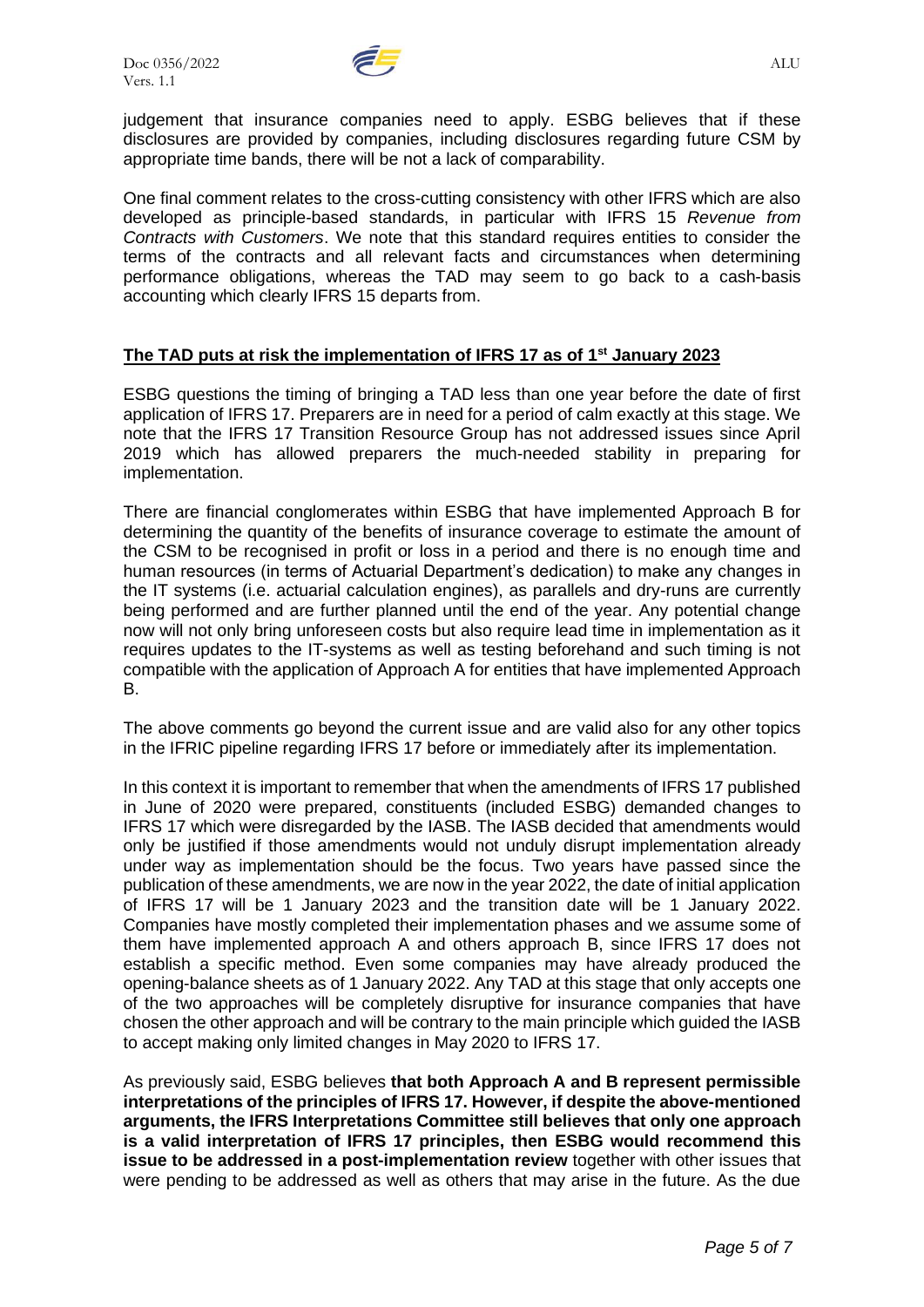

Process Handbook mentions, when the Board undertakes a post-implementation review it has an opportunity to understand the effects of the change in financial reporting by comparison to those identified by the Board when it issued the new requirements. Once the standard is implemented, it will be possible to assess whether it is necessary to clarify the application criteria of paragraph B119.